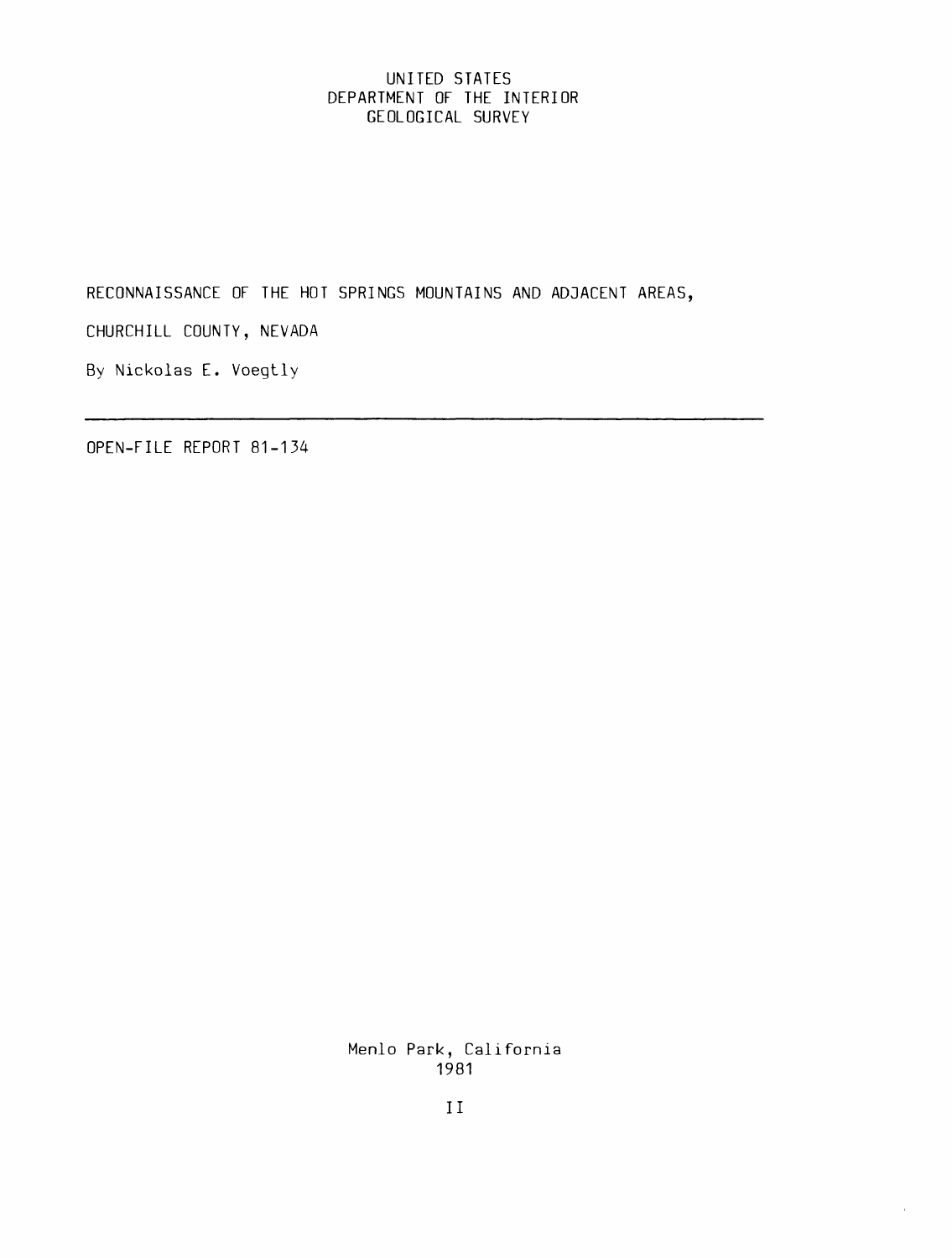# CONTENTS

 $\hat{\mathcal{A}}$ 

# Paqe

Paqe

 $\ddot{\phantom{a}}$ 

| 9 |
|---|

# ILLUSTRATIONS

# Plate **1.** Geological map of the Hot Springs Mountains, In Churchill County, **Nevada---------------------------------** pocket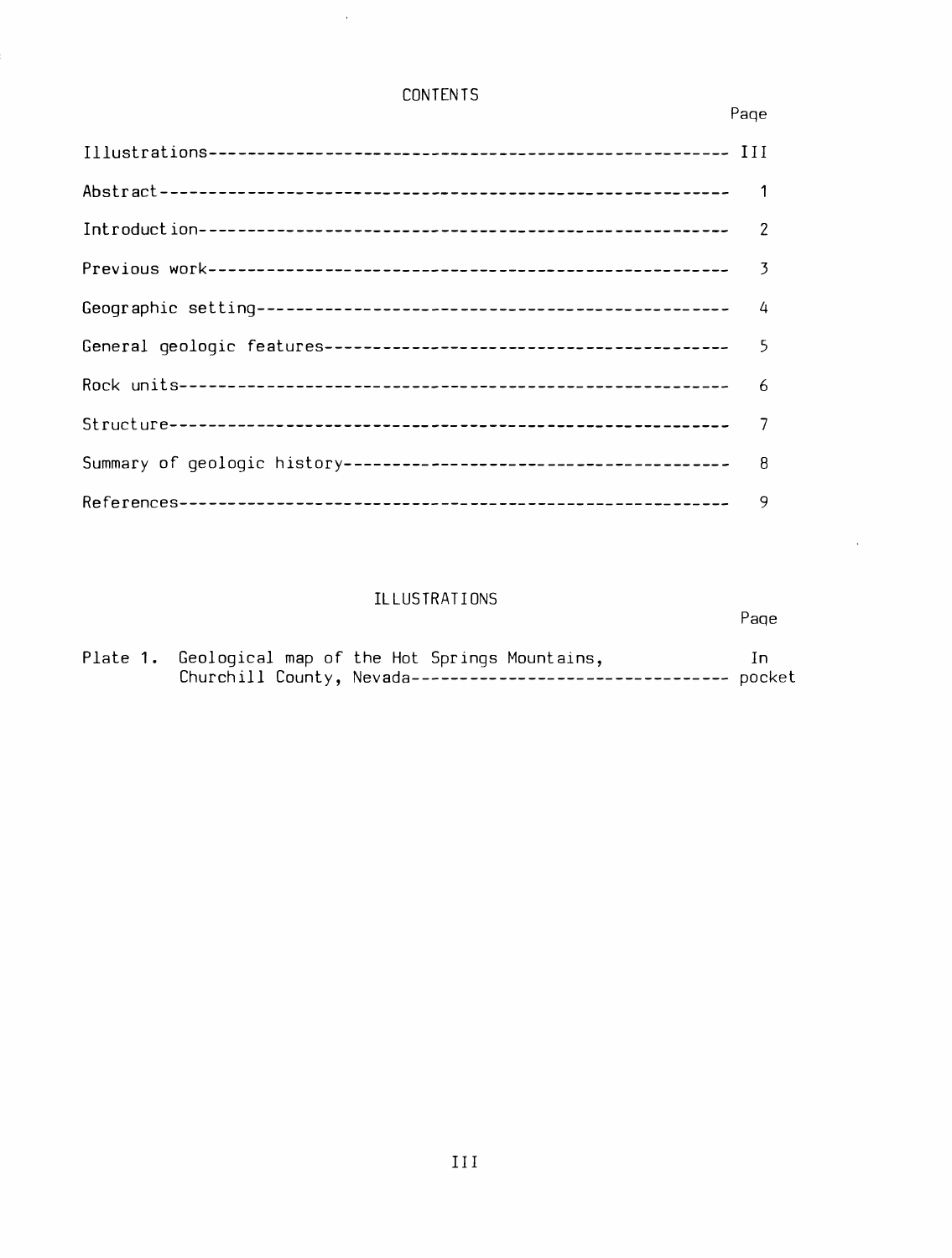# GEOLOGIC RECONNAISSANCE OF THE HOT SPRINGS MOUNTAINS AND ADJACENT AREAS, CHURCHILL COUNTY, NEVADA

By Nickolas E. Voegtly

## **ABSTRACT**

A geological reconnaissance of the Hot Spring Mountains and adjacent areas, which include parts of the Brady-Hazen and the Stillwater-Soda Lake Known Geothermal Resource Areas (KGRA's), resulted in a reinterpretation of the nature and location of some Basin and Range faults. This reconnaissance took place during June-December 1975. In addition, the late Cenozoic stratigraphy has been modified, chiefly on the basis of radiometric dates of volcanic rocks by U.S. Geological Survey personnel and others.

The Hot Springs Mountains are in the western part of the Basin and Range province, which is characterized by east-west crustal extension and associated normal faulting. In the surrounding Trinity, West Humboldt, Stillwater, and Desert Mountains, Cenozoic rocks overlie "basement" rocks of Paleozoic and Mesozoic age. A similar relation is inferred in the Hot Springs Mountains. Folding and faulting have taken place from the late Tertiary to the present.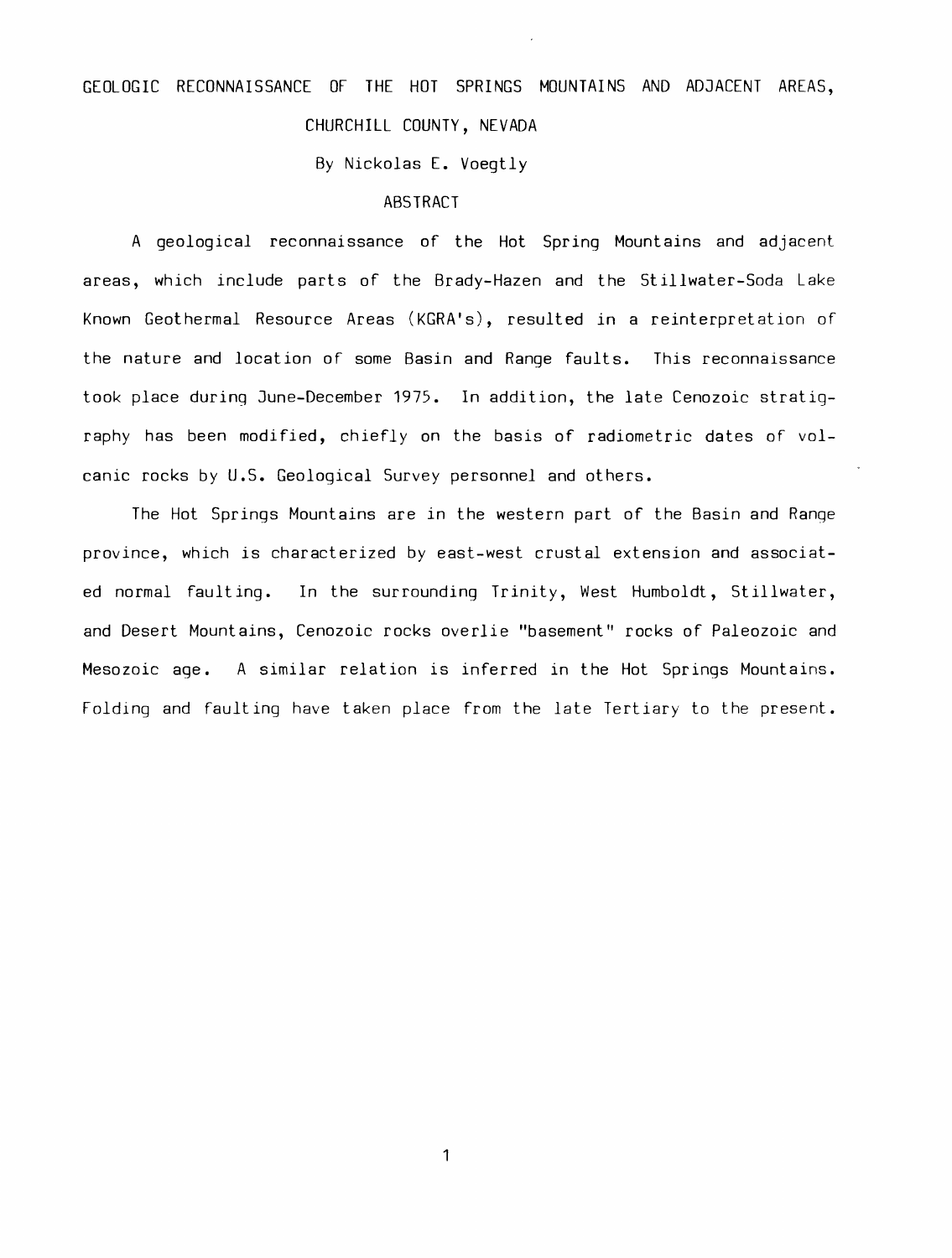#### INTRODUCTION

This geologic reconnaissance of the Hot Springs Mountains, Nevada, was done to improve knowledge of the structure and stratigraphy in the Brady-Hazen and Stillwater KGRA's. None of the area was mapped in detail, nor were earlier stratigraphic classifications changed substantially. However, the general structural pattern, particularly the location and nature of some of the Basin and Range faults, has been reinterpreted. In addition, several radiometric dates for volcanic rocks obtained during the past several years have permitted modification of the Tertiary stratigraphy and have provided information about the age of the latest igneous events in an area of promising geothermal potential. Information in this report is being used in the interpretation of qeohydrololgic and heat-flow data from test wells drilled as a part of a study of the geothermal hydrology of the western Carson Desert and Brady's Hot Spring areas by the U.S. Geological Survey.

The writer spent 6 weeks in the field during June-December 1975. Mapping was done with the aid of vertical aerial photographs at a scale of 1 :48,000. Contacts, faults, and other features were checked by means of vehicle and foot traverses. The geologic mapping was compiled at a scale of 1:62,500 on the Two Tips, Soda Lake, Desert Peak, and Fireball Ridge 15-minute topgraphic quadrangles of the U.S. Geological Survey. The work was done under the general supervision of Franklin H. Olmsted. Richard Burzinski of Sacramento State University aided in field work during June and July of 1975.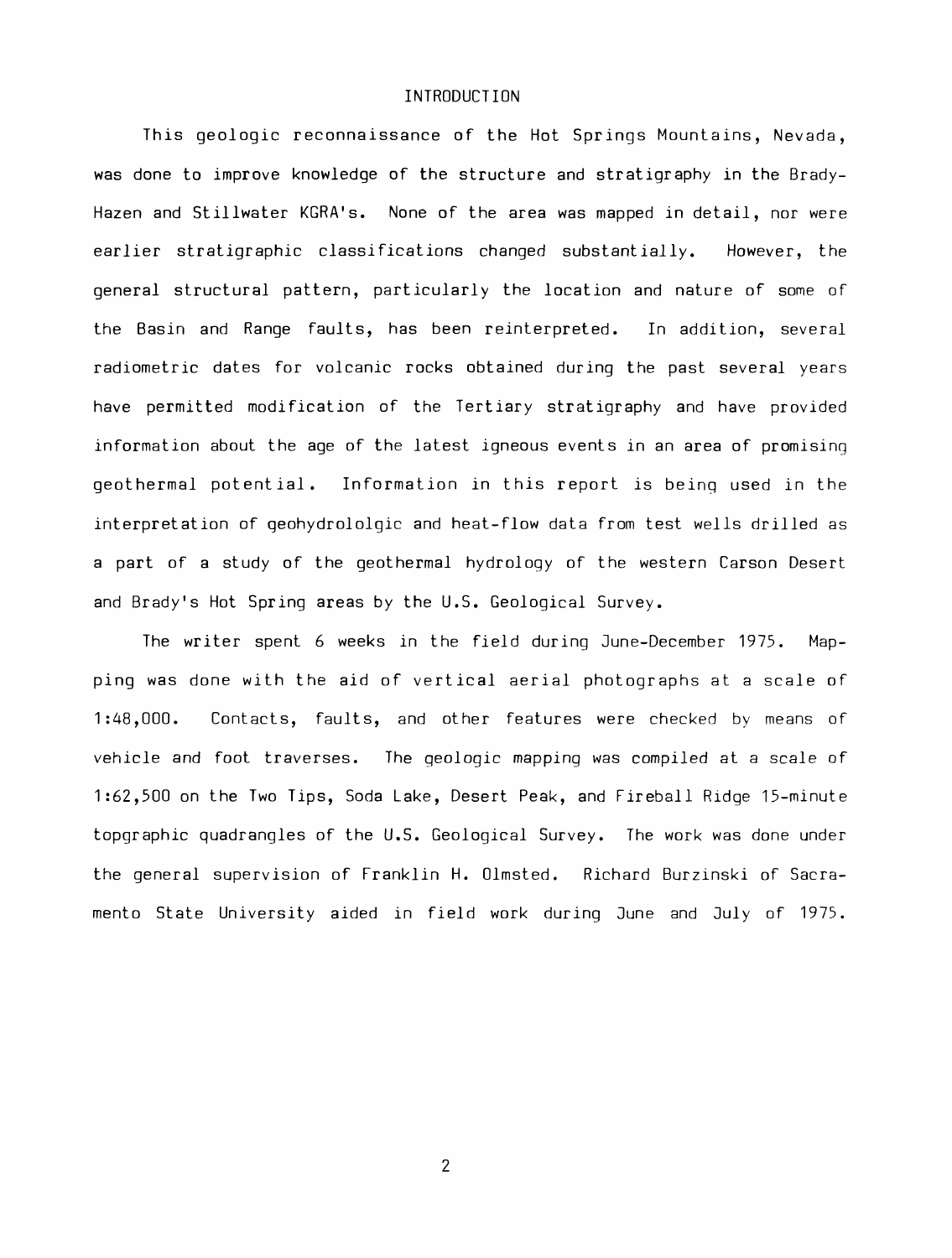#### PREVIOUS WORK

King (1978) conducted reconnaissance geologic studies in the area of the present study and defined the Truckee Formation. Axelrod (1956) described the Chloropagus flora, and assigned the enclosing volcanic and sedimentary rocks to his Chloropagus Formation and overlying Desert Peak Formation. He also revised the description of the Truckee Formation. Anctil and others (1960) mapped geology for the Southern Pacific Company in the Brady's Hot Springs area, the northwestern part of the area in this report. Morrison (1964) described the geology of Lake Lahontan sediments underlying much of the lowlands of western Nevada and adjoining parts of California. Schilling (1965) compiled isotopic age determinat ions for Nevada, including one sample from Axelrod's Chloropagus type locality. Wahl (1965) interpreted gravity data from the Carson Sink area. Moore (1969) compiled a qeologic map of Lyon, Douglas, and Ormsby Counties at 1:125,000 scale. An aeromagnetic map, compiled at 1:125,000 scale, was published by U.S. Geological Survey (1972), and Willden and Speed (1974) compiled a geological map of Churchill County at a scale of 1:125,000. Stanley and others (1976) compiled an aeromagnetic map of the Stillwater-Soda Lake KGRA and provided a Bouguer anomaly map of the Carson Sink area.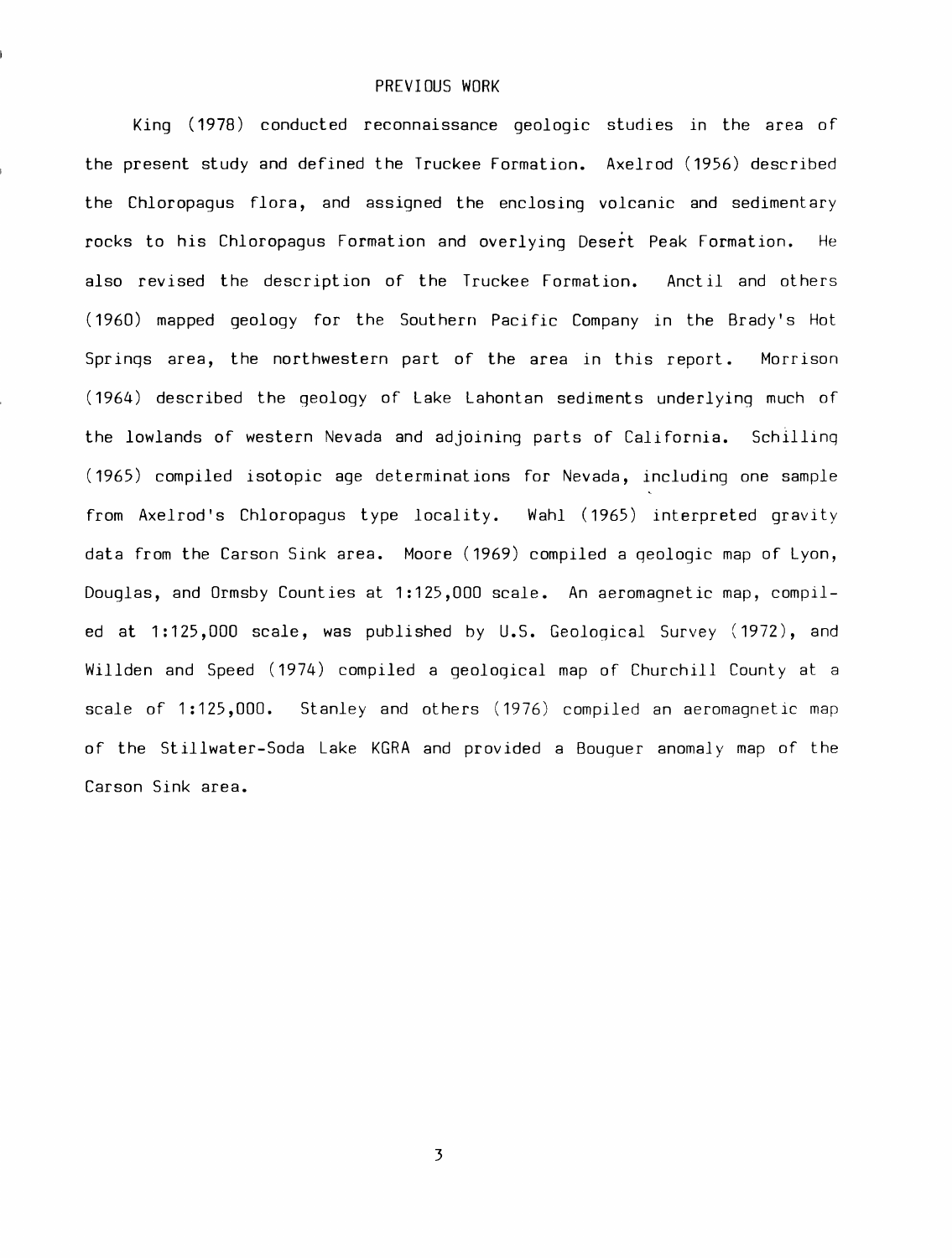## GEOGRAPHIC SETTING

The area mapped is in west-central Nevada, mostly in Churchill County. It is bounded on the northwest by Interstate Highway 80, on the east by U.S. Highway 95, and on the south by U.S. Alternate Highway 95. Fallon, near the southeast corner of the area, is 100 km east of Reno.

Several unpaved roads provide access to most of the area (pl. 1). Railroad tracks of the Southern Pacific Co., which parallel the southeast edge of the Hot Springs Mountains, may be crossed by vehicles only near Hazen and Parran. Vehicle access from Interstate Highway 80 is possible only at the Hot Springs exit, at Brady's Hot Springs.

The Hot Springs Mountains rise about 500 m above the Carson Sink to the east, reaching a maximum altitude of  $1,635$  m at Desert Peak (pl. 1). Carson Sink forms the sump for the Carson River, which rises on the east slope of the Sierra Nevada; at times it also receives overflow from the Humboldt Sink, the terminus for the Humboldt River. Low but prominent tuff rings southwest of Carson Sink form Upsal Hogback and enclose the Soda Lakes.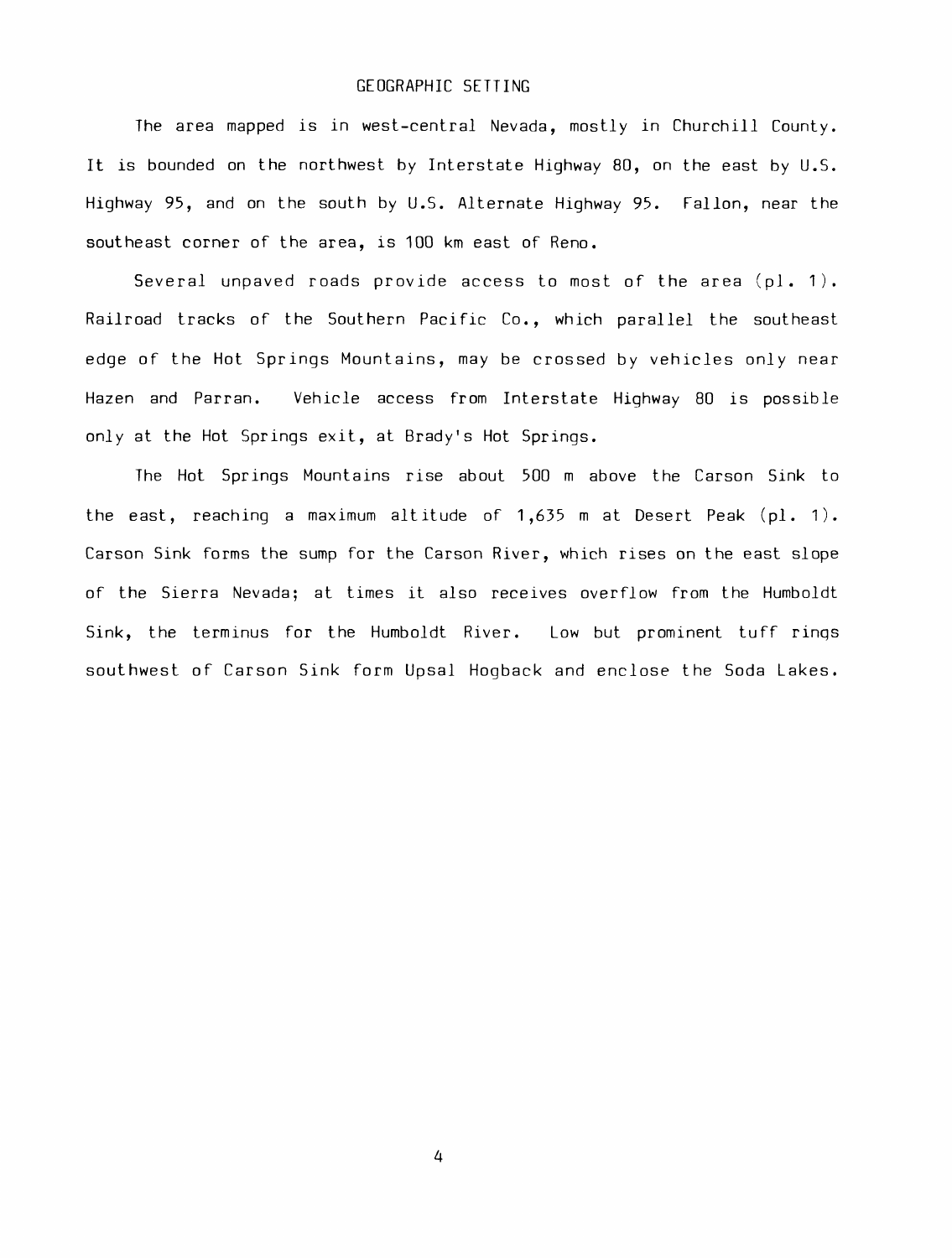## GENERAL GEOLOGIC FEATURES

The Hot Springs Mountains are in the western part of the Basin and Range province. In the Trinity, West Hummboldt, Stillwater, Truckee, Virqinia Ranges, and Desert Mount ains, Cenozoic rocks unconformably overlie "basement" rocks of Paleozoic And Mesozoic age. The same relation is inferred in the Hot Springs Mountains. Folding and faulting have taken place from late Tertiary to the present.

Present topoqraphy reflects the effects of faulting and of erosion on uplifited blocks, and the resulting burial of downthrown blocks. Lowland pediments have formed on soft sedimentary rocks (chiefly the Truckee Formation and the Desert Peak Formation of Axelrod, 1956), which are less resistant to erosion than adjacent volcanic rocks. Highlands are composed of more resistant volcanic rocks or siliceous shale. Because of the present-day aridity, wind and downslope gravity movements of material are most important in shaping the topography, although occasional intense rainstorms cause significant local fluvial erosion and deposition. Gravel bars and other beach features for Lake Lahontan are common below an elevation of 1,335 m. These features are described in detail by Morrison (1964).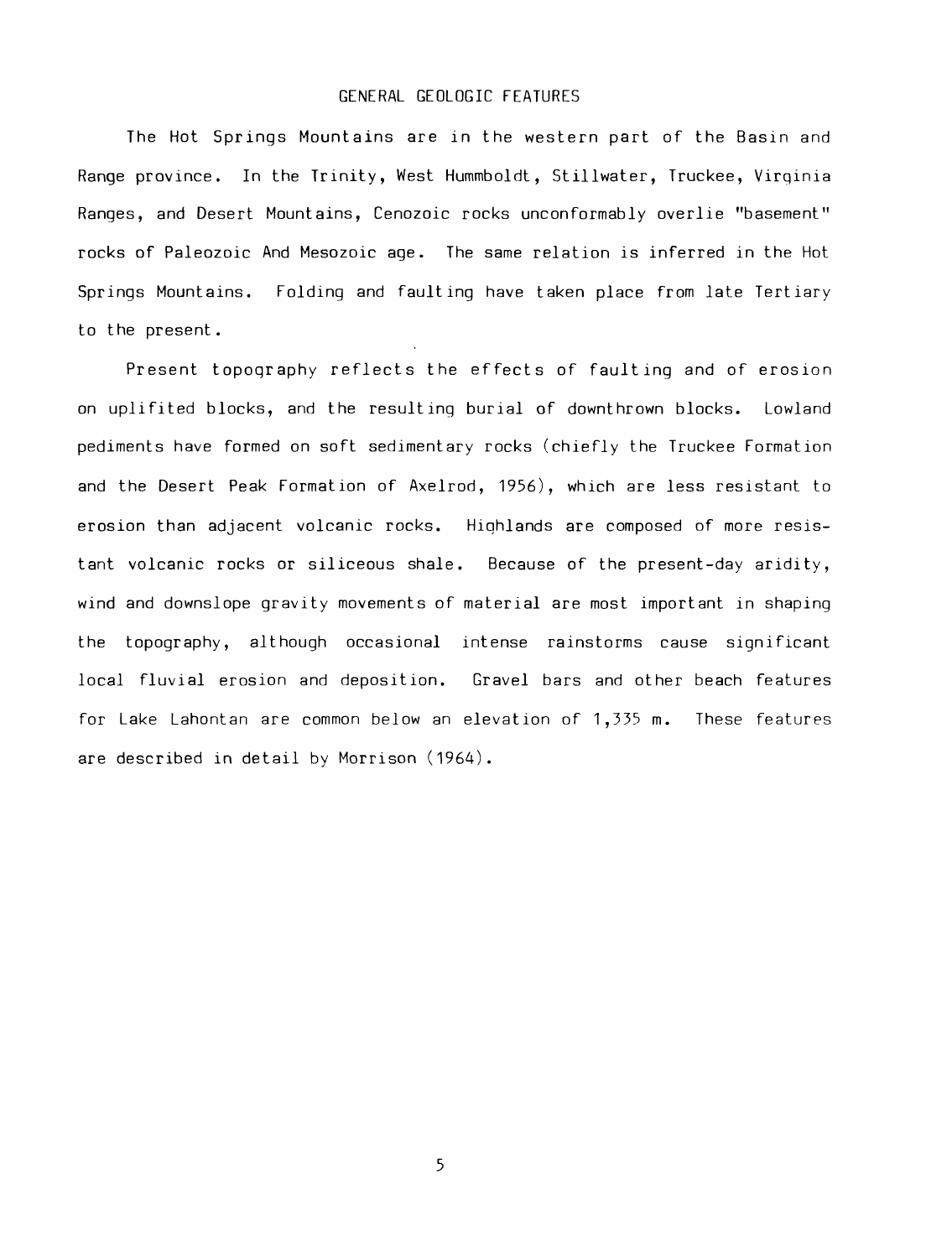#### ROCK UNITS

Rock units exposed and mapped within the area of study are described briefly and shown on plate **1.** Determining the stratigraphy in the area is difficult because of complex faulting which causes repetition of beds and juxtaposes stratigraphically separate beds. Deposits of Pleistocene Lake Lahontan and Holocene wind-blown sand cover much of the lowlands from depths of a few cent imeters to many meters and obscure relations between outcrops. Thus, many interpretations on plate 1 are tentative and may need revision when more information becomes available.

Because of the short field time allotted to this project, it was not possible to distinguish between the Desert Peak and Chloropagus Formations of Axelrod (1956). These formations are included in the older basalt and siliceous shale, both of Tert iary age, shown on plate 1. however, the descriptions in the explanation are based in part on Axelrod's measured sections in order to provide a more complete description of the stratigraphy.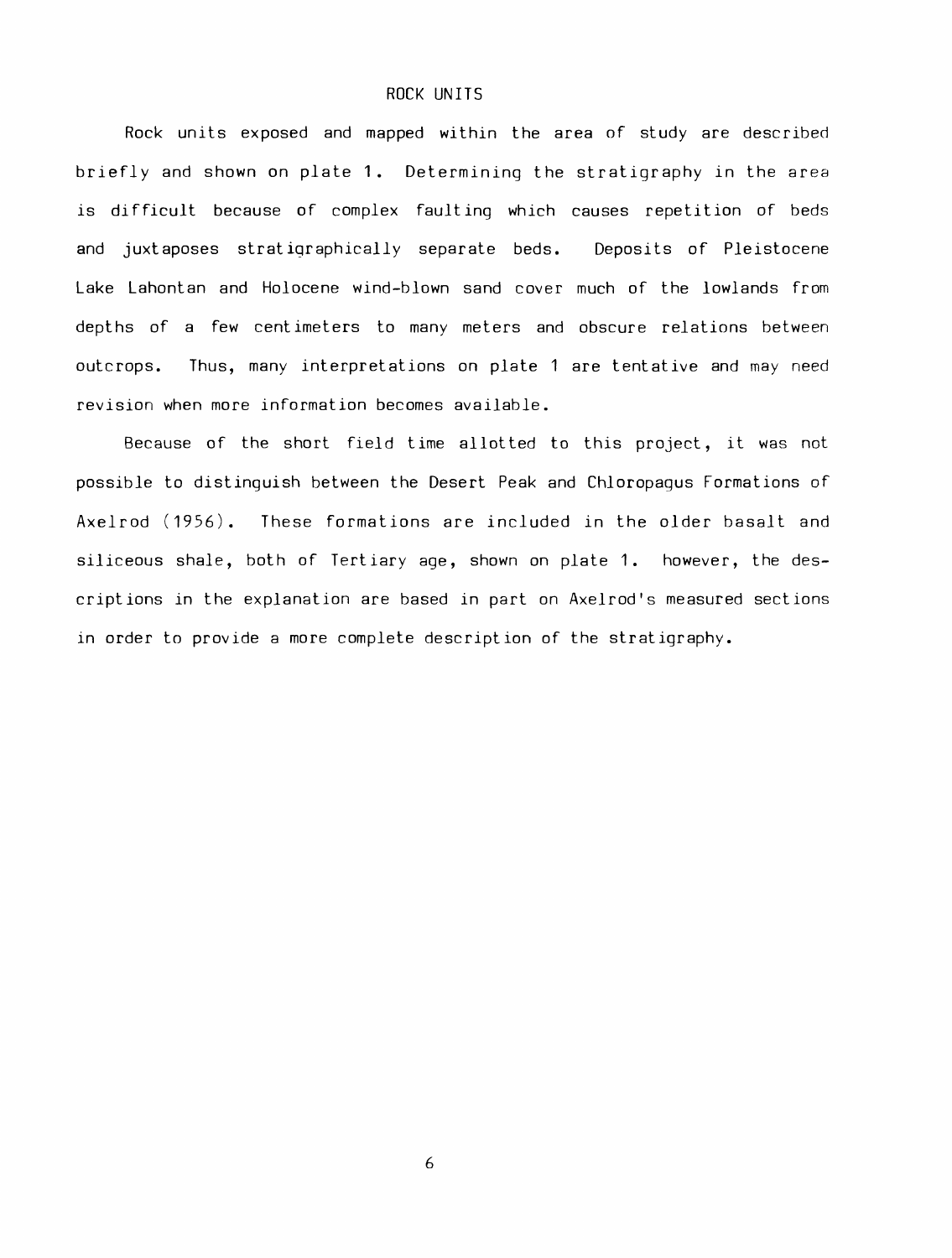## **STRUCTURE**

The Hot Spring Mountains are in the western part of the Basin and Range province, which is characterized by east-west crustal extension and associated normal faulting.

The present topography of the Hot Springs Mountins has resulted chiefly from the effects of Quaternary movements on Basin and Range faults. Steeply dipping normal faults predominate. Strikes of the faults are generally northeast, although minor cross faulting is present. Fault-plane dips range fron about  $30^0$  to vertical. Folding and faulting occurred also during the Tertiary Period, as the Tertiary units are considerably more deformed than the Quaternary units.

In the area surrounding Desert Peak, strikes and dips of bedding differ widely from one exposure to the next, but blanketing wind-blown sand and alluvium prevent a clear interpretation of the apparently complex structure. Farther south, the structure of the Hot Springs Mountains is less complex. This part of the mountains is a gently westward-tilted block, bounded by faults having a northeast strike. Most of the exposed rocks are younger basalt (Tby on pl. 1), but the underlying Truckee Formation is exposed along the east margin of the mountains.

A cold salty spring in sec. 35, T. 22 N., R. 26 E. that rises in lake Lahontan deposits has been identified as discharqe from a hydrothermal-convection system several kilometers to the northeast (W. R. Benoit, oral communication, 1979). The spring apparently lies near a concealed west-northwesttrending fault zone inferred from proprietary geophysical and test drilling data obtained by geothermal exploration companies. The inferred fault zone does not appear to be exposed, however, and its precise location and trend are not shown in plate 1.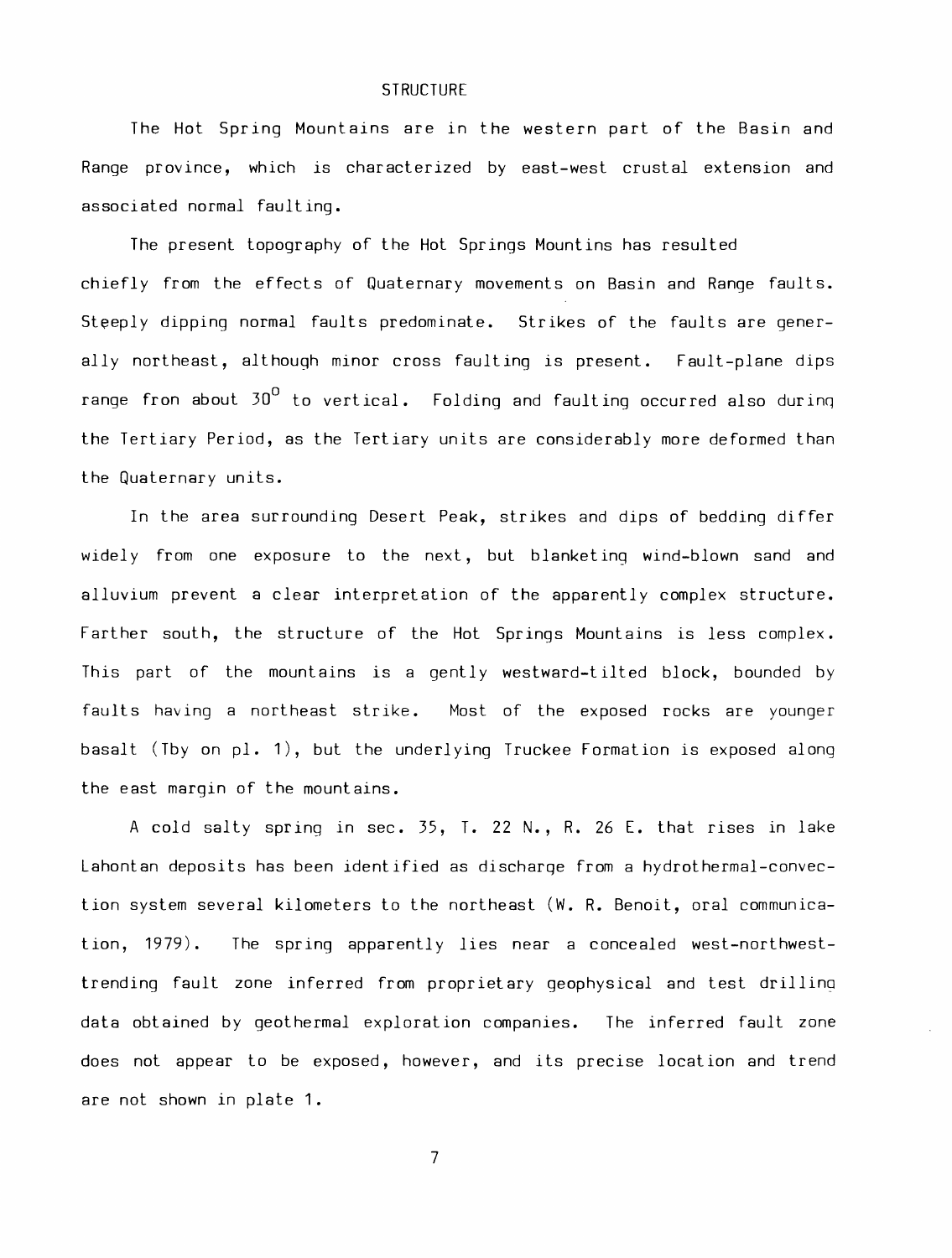## SUMMARY OF GEOLOGIC HISTORY

On the basis of field relations, fossils described by Axelrod (1956), and several radiometric ages, the geologic history of the Hot Springs Mountains and adjacent areas is summarized briefly below.

- 1. Intrusion of diorite during the Jurassic Period.
- 2. Faulting and mineralization of the diorite.
- 3. Uplift and erosion of the diorite.
- 4. Eruption of rhyolitic tuffs and dacite during early Tertiary time.
- 5. Alternating deposition of the shales and basalts of the Chloropagus and Desert Peak Formations of Axelrod (1956) during the Miocene and Pliocene, in a warm, humid climate.
- 6. Silicification of the shales. Source of the silica is unknown.
- 7. Deposition of the Truckee Formation in the Pliocene in a warm, humid climate and a nonmarine enviroment.
- 8. Faulting, uplift, and erosion of the Truckee Formation, and the Desert Peak and Chloropagus Formations of Axelrod (1956).
- 9. Eruptions of basalts.
- 10. Eruption and deposition of welded tuff.
- 11. Resumption of faulting in Quaternary time.
- 12. Filling of Lake Lahontan at several times during the late Pleistocene, and deposition of lacustrine sediments.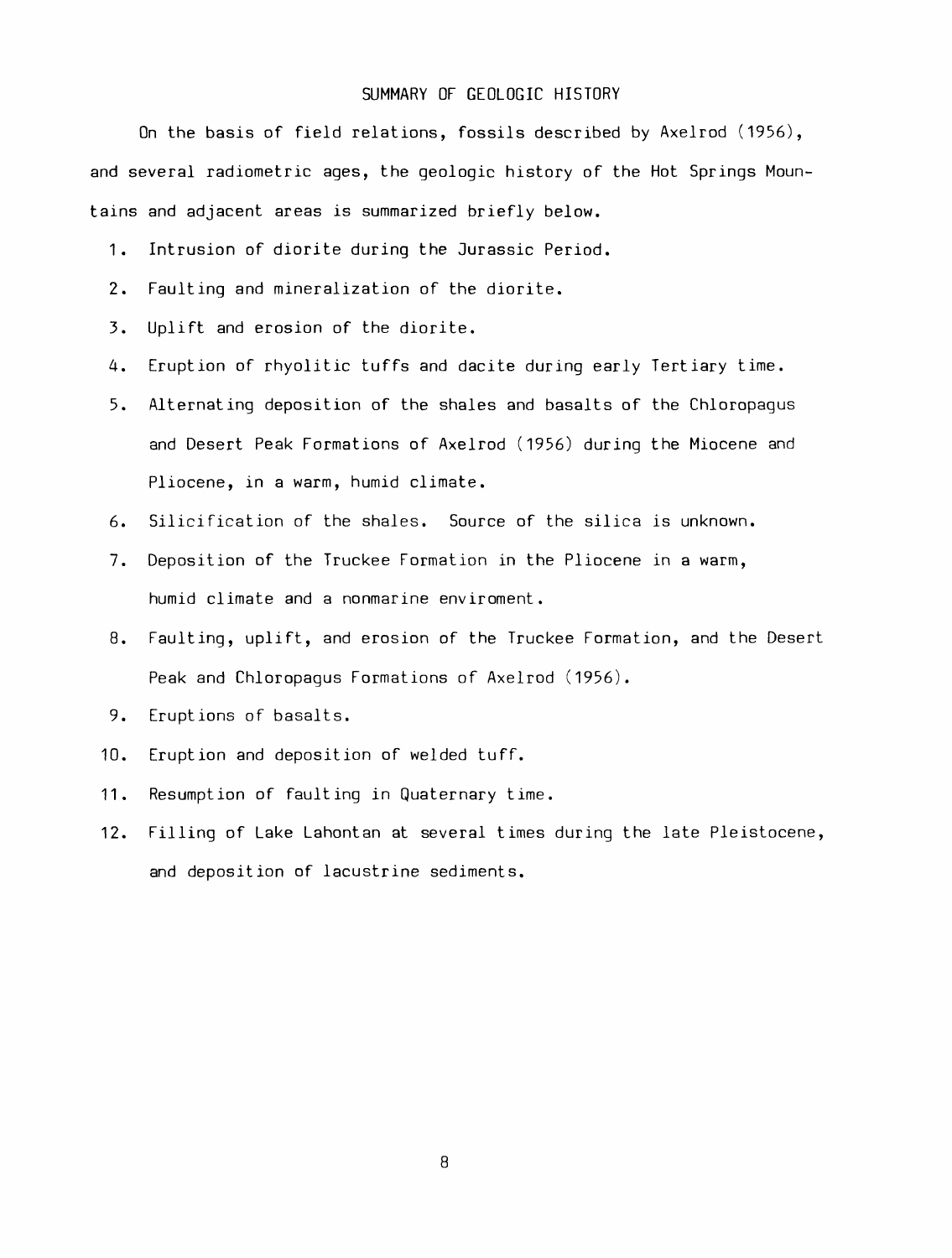- Anctil, R. S., and others, 1960, Geology of the Brady Hot Springs and vicinity, Churchill County, Nevada: Southern Pacific Co. unpublished Mineral Resources Survey Map.
- Axelrod, D. I., 1956, Mio-Pliocene floras from west-central Nevada: University of California Publications, in Geologic Science, v. 33, 322 p.
- Evernden, J. F., and James, G. T., 1964, Potassium-argon dates and the Tertiary floras of North America: American Journal of Science, v.262.
- King, Clarence, 1978, Geological Exploration of the Fortieth Parallel: Professional Papers of the Engineering Dept., U.S. Army, No. 18, v. 2.
- Moore, J. G., 1969, Geology and mineral deposits of Lyon, Douglas, and Ormsby Counties, Nevada: Nevada Bureau of Mines Bulletin 75., MacKay School of Mines, Nevada University, Reno, 45 p.
- Morrison, R. B., 1964, Lake Lahontan: Geoloqy of southern Carson Desert, Nevada: U.S. Geological Survey Professional Paper 401, 156 p.
- Olmsted, F. H., Glancy, P. A. , Harrill, J. R., Rush, F. E., and VanDenburgh, A. S., 1973, Sources of data for evaluation of selected geothermal areas in northern and central Nevada: U.S. Geological Survey Water-Resources Investigations,44-73, 78 p.
- 1975, Preliminary hydrogeologic appraisal of selected hydrothermal systems in northern and central Nevada: U.S. Geological Survey Open-File Report 75-56, 267 p.  $\sim$
- Schilling, J. H., 1965, Isotopic age determinations of Nevada rocks: Nevada Bureau of Mines Report 10, McKay School of Mines, Nevada University, Reno, 79 p.
- Stanley, W. D., Wahl, R. R., and Rosenbaum, J. G., 1976, A magnetotelluric study of the Stillwater-Soda Lakes, Nevada geothermal area: U.S. Geological Survey, Open-File Report 76-80.